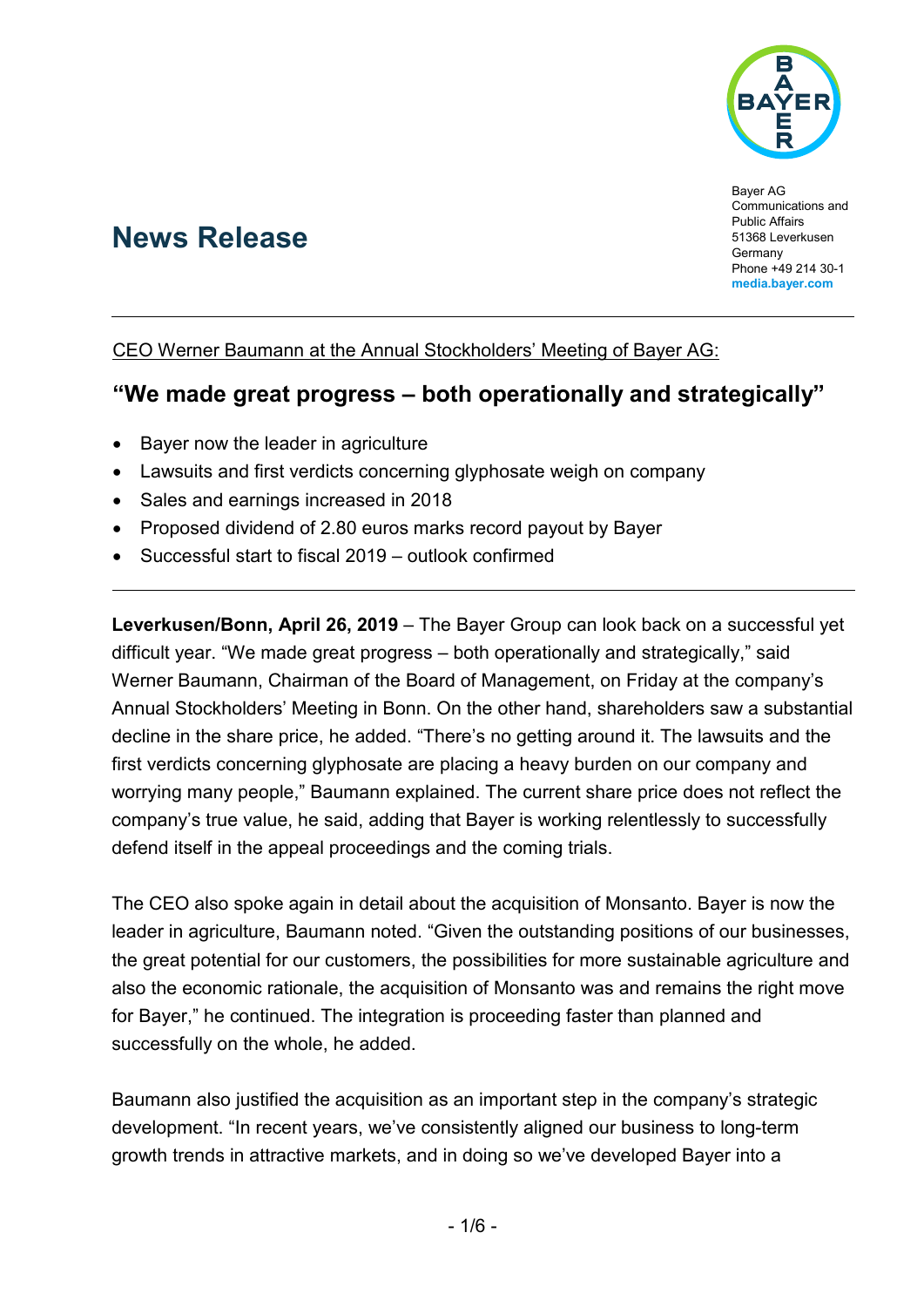focused, fast-growing and profitable enterprise." As a leading life science company for health and nutrition, Bayer is in a position to help solve some of the biggest social challenges of our time, such as combating hunger and improving health care, Baumann said.

In the agriculture industry, Bayer has leading businesses in chemical and biological crop protection, in seeds and in digital farming. "Today we are already more profitable than our direct competitors. We have the right people and an outstanding regional positioning, which enables us to continue increasing our earning power and outpace market growth in the coming years," he explained. "What's more, our innovation capability puts us in a better position than any other company to contribute to more sustainable agriculture and at the same time ensure an adequate supply of healthy food."

In addition, the transaction is financially worthwhile, he noted. "We will realize one billion euros a year in synergies from the Monsanto acquisition from 2022 onward," Baumann added. The divestments to BASF that were required for antitrust reasons were accomplished at an attractive price of 7.3 billion euros and with a gain of 4.0 billion euros, Baumann pointed out. In addition, the company's financial debt level is now much lower than expected, he added.

#### **"The safety of our customers always comes first"**

"Throughout the world, Bayer stands for quality, transparency and trust. This reputation is in line with our mission as a leading life science enterprise and at the same time provides an incentive for our work in the future. That's also the case for the combined Crop Science business, which we will run according to Bayer standards – just like all our businesses. With no ifs or buts," Baumann said. "For all of us here at Bayer, the safety of customers, patients and consumers always comes first everywhere."

Prior to the signing of the acquisition agreement with Monsanto in September 2016, the Board of Management discussed the transaction in great detail and carefully weighed the opportunities and risks involved, Baumann stressed. This naturally included an assessment of the risks associated with glyphosate, he noted. Based on all the information available, the Board of Management considered the liability risk in connection with glyphosate to be low, Baumann said. Overall, the Board of Management acted conscientiously in every respect, the CEO added. That is the conclusion reached in an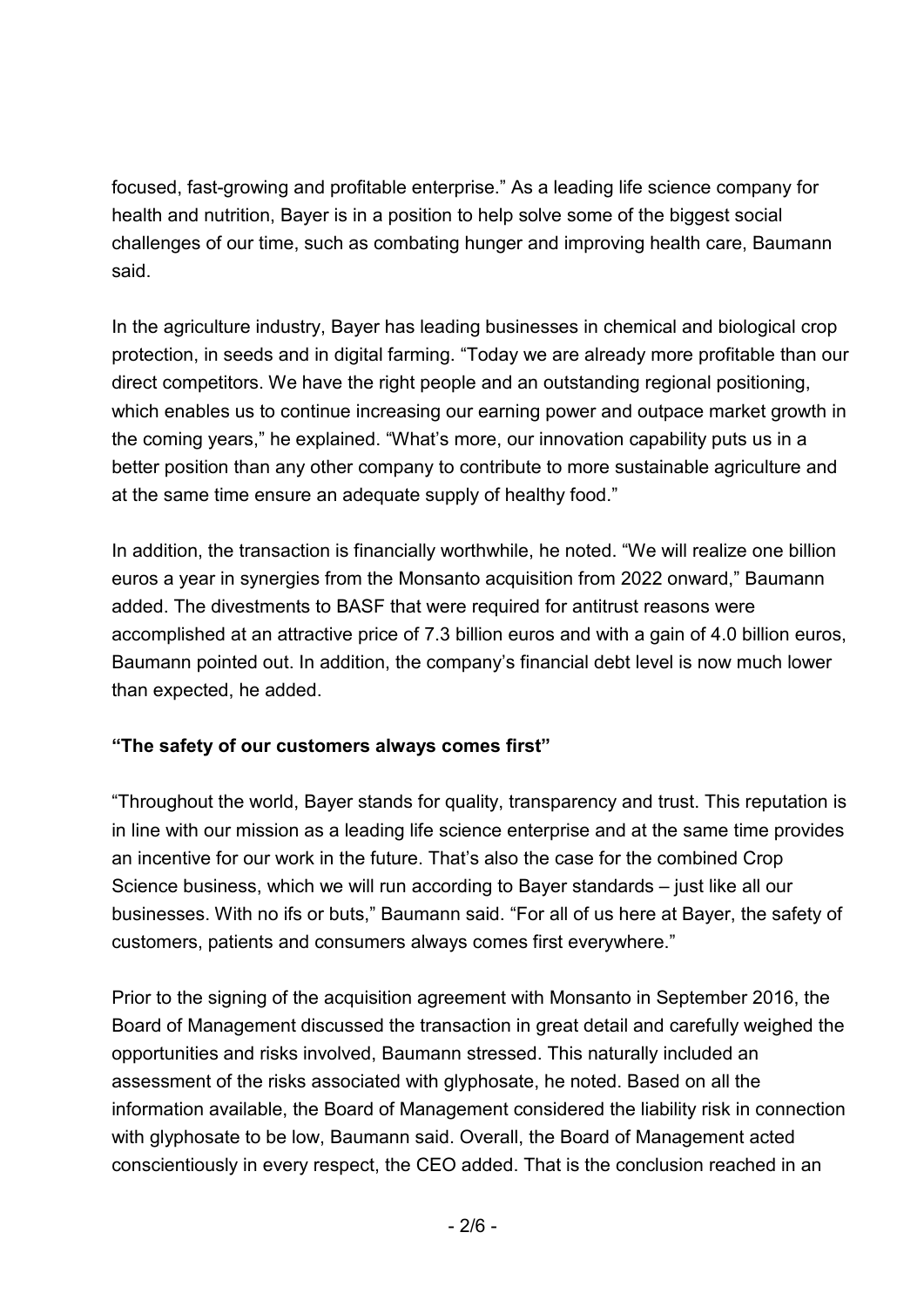external expert opinion from the leading law firm Linklaters which the Supervisory Board commissioned in September 2018, and in a second independent opinion given by Professor Mathias Habersack of Munich University in the spring of 2019.

Bayer's assessment of glyphosate is based on science and on the practical experience of farmers over a period of more than 40 years, Baumann continued. Regulatory authorities worldwide have approved glyphosate-based products and have confirmed time and again that, when used as directed, glyphosate is a safe product that does not cause cancer. After the International Agency for Research on Cancer – the IARC – classified glyphosate as "probably carcinogenic" in 2015, the major regulatory authorities carried out a thorough reassessment – and confirmed their previous evaluation. Bayer therefore remains convinced of the safety of glyphosate, Baumann said.

#### **Number of lawsuits continues to rise as expected**

Baumann also highlighted the tremendous importance of glyphosate for the global food supply and for sustainable agriculture that uses less land, causes less soil erosion and releases less carbon dioxide. "Farmers throughout the world are using glyphosate responsibly to protect their harvests and provide people with food. For these reasons we will continue to vigorously defend glyphosate – also on behalf of our customers," he said.

Meanwhile, the number of lawsuits has continued to rise, as expected. As of April 11, 2019, lawsuits from approximately 13,400 plaintiffs had been served upon Monsanto. "This figure says nothing about whether the allegations are justified or not," Baumann noted. In addition, there is not a single final judgment relating to glyphosate at the present time, but two first-instance jury verdicts, he added. Bayer has appealed the first decision, in the Dewayne Johnson case, and will also challenge the second decision, in the Edwin Hardeman case.

#### **Successful start to fiscal 2019**

Bayer attained its 2018 operational targets, based on the forecast updated since the closing of the acquisition. To enable its stockholders to appropriately share in its success, the company proposes paying a dividend of 2.80 euros per share as in the prior year. This gives a record payout by the company due to the larger number of shares.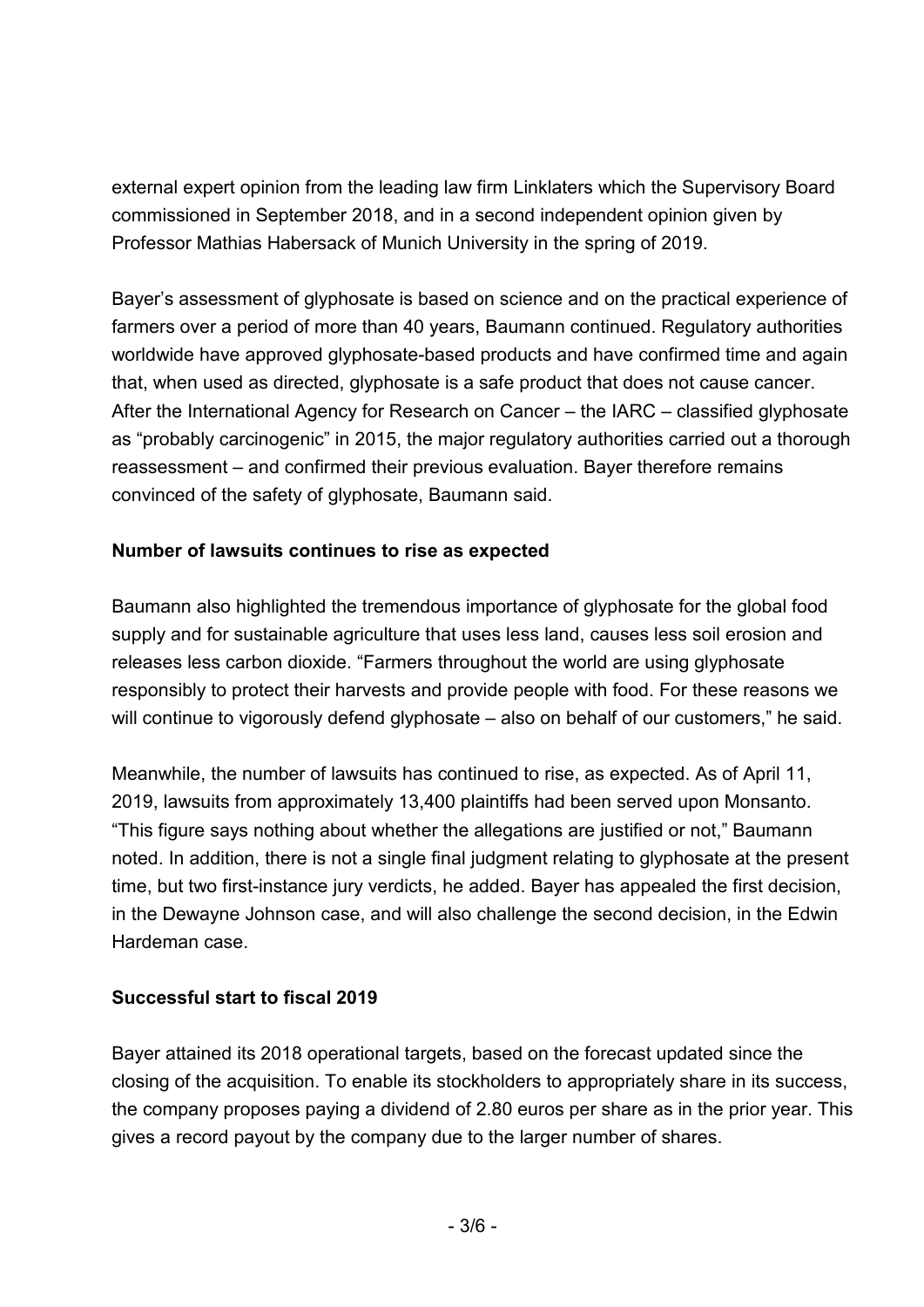Sales of the Bayer Group in 2018 increased by 4.5 percent on a currency- and portfolioadjusted basis (Fx & portfolio adj.) to around 39.6 billion euros. On a reported basis, sales were up by 13.1 percent. EBITDA before special items rose by 2.8 percent to approximately 9.5 billion euros despite negative currency effects. Core earnings per share from continuing operations were above expectations, at 5.94 euros, with the 10.5 percent decrease relating in part to the higher number of shares.

Baumann went on to thank the company's employees for their commitment. "With their tremendous dedication that in many cases far exceeded the norm, they also played a crucial role in the achievement of our operational targets last year."

Bayer has also made a successful start to 2019, with first-quarter sales rising by 4.1 percent (Fx & portfolio adj.) to around 13 billion euros. On a reported basis, sales were up by 42.4 percent, primarily due to the acquisition. EBITDA before special items advanced by 44.6 percent to 4.2 billion euros, despite negative currency effects diminishing earnings of the pre-acquisition Bayer businesses alone by 110 million euros.

For full-year 2019, the company expects sales to amount to around 46 billion euros. This corresponds to an increase of approximately 4 percent on a currency- and portfolioadjusted basis. EBITDA before special items is seen rising to approximately 12.2 billion euros in 2019, and core earnings per share to around 6.80 euros.

#### **Good progress with announced portfolio measures**

Referring to the comprehensive series of portfolio, efficiency and structural measures the Board of Management and Supervisory Board decided on last November, Baumann said: "In this way we aim to further strengthen our core businesses and significantly raise the company's productivity and earning power." Alongside the announced divestment of the Coppertone™ and Dr. Scholl's™ brands, the portfolio measures include selling the company's 60-percent interest in Currenta and exiting the animal health business. "We are making good progress with all of these projects," said Baumann, who underlined the company's intention to sell Animal Health, as communicated the day before. However, Bayer will continue to consider all value-maximizing exit options, he noted.

The efficiency and structural measures involve the planned reduction of around 12,000 jobs worldwide by the end of 2021, including 4,500 in Germany. "We are aware of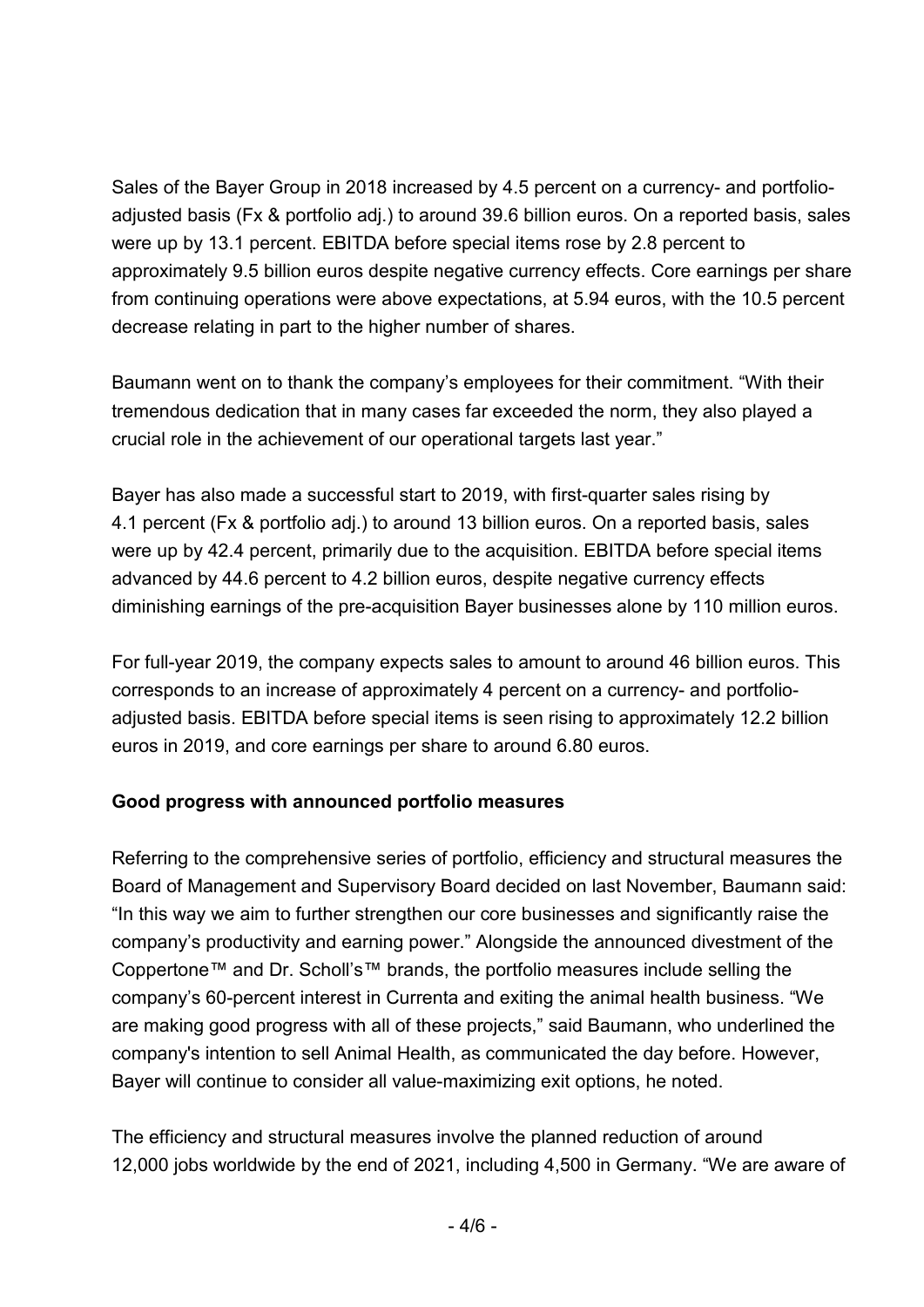the implications of these decisions for our employees and are therefore implementing the measures fairly, responsibly and in close collaboration with the employee representatives," Baumann said.

He also confirmed Bayer's ambitious medium-term targets. Disregarding the portfolio measures and based on 2018 exchange rates, Bayer aims to increase EBITDA before special items to approximately 16 billion euros by 2022, and core earnings per share to around 10 euros. Bayer also intends to invest a total of 35 billion euros in the company's further development through 2022, with research and development accounting for over two-thirds of this figure. "These expenditures stand for our confidence in the future and our firm belief that we can shape the future with innovative solutions," Baumann said.

#### **About Bayer**

Bayer is a global enterprise with core competencies in the life science fields of health care and nutrition. Its products and services are designed to benefit people by supporting efforts to overcome the major challenges presented by a growing and aging global population. At the same time, the Group aims to increase its earning power and create value through innovation and growth. Bayer is committed to the principles of sustainable development, and the Bayer brand stands for trust, reliability and quality throughout the world. In fiscal 2018, the Group employed around 117,000 people and had sales of 39.6 billion euros. Capital expenditures amounted to 2.6 billion euros, R&D expenses to 5.2 billion euros. For more information, go to [www.bayer.com.](http://www.bayer.com/)

#### *Notes to editors:*

*Further information is available online at [www.media.bayer.com](http://www.media.bayer.com/):*

*- Transcript of Werner Baumann's address and the accompanying slides (from approximately 10:00 a.m. CEST)*

*- The latest Bayer photos and pictures from the Annual Stockholders' Meeting (to be made available promptly)*

*Additional material is available at [www.bayer.com/stockholders-meeting](http://www.bayer.com/stockholders-meeting) - Live footage from the opening of the Annual Stockholders' Meeting until the end of Werner Baumann's address (from approximately 10:00 a.m. CEST)*